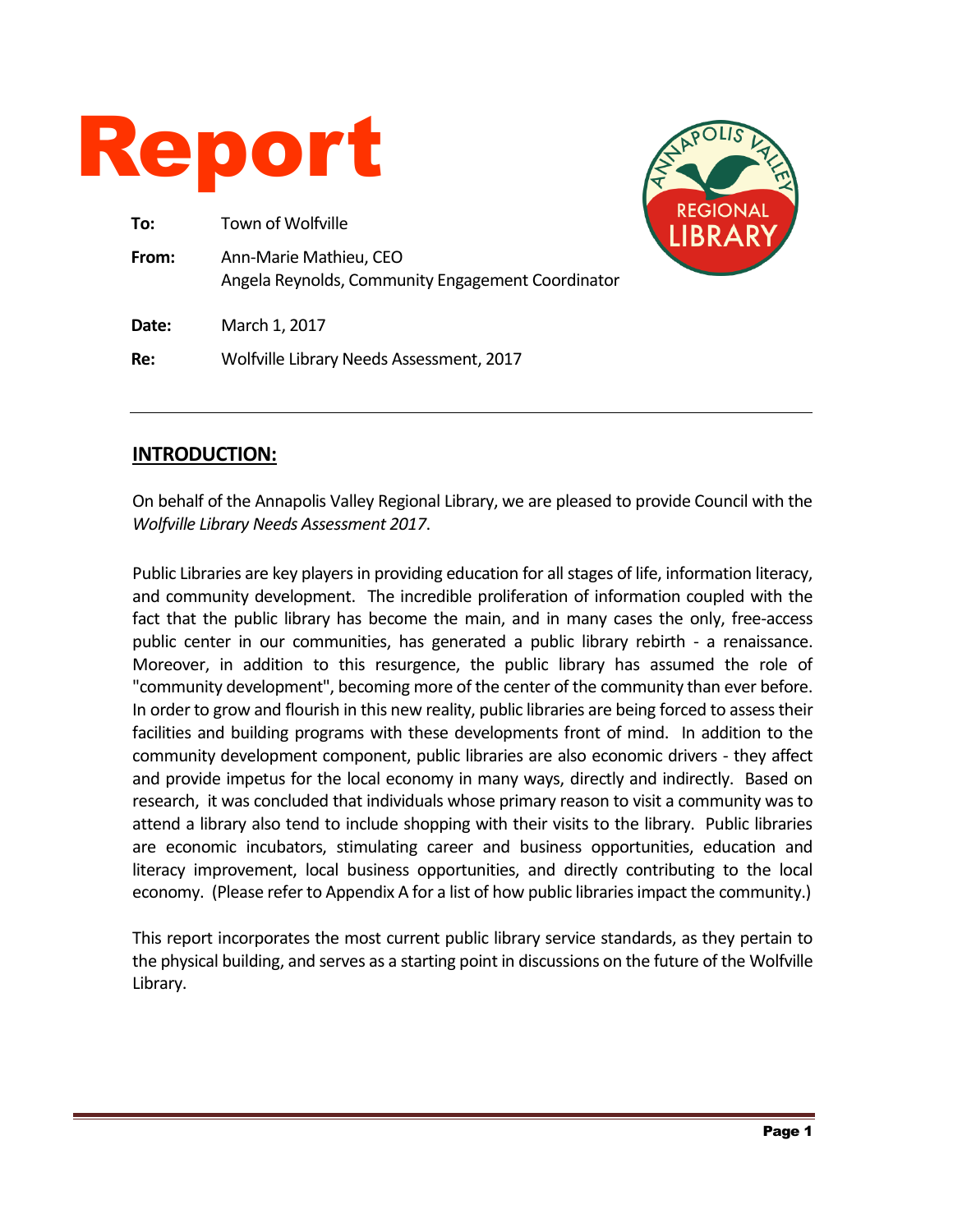# **TOWN OF WOLFVILLE & LIBRARY PROFILE FOR SERVICE DELIVERY:**

| <b>Estimated Design Population for Wolfville:</b> | 13,000 |
|---------------------------------------------------|--------|
| Kings Subdivision D Population in 2016:           | 5,219  |
| <b>Acadia University:</b>                         | 3,698  |
| Town of Wolfville Population in 2016:             | 4,269  |

Points of consideration when estimating space needs:

- 1. Wolfville library serves not only the Town of Wolfville. The Acadia student population uses the public library. Nearby communities of Benjamin Bridge, Gaspereau, Grand Pre, Greenwich, Hortonville, Lower Canard, Lower Wolfville, Melanson, Starrs Point, White Rock, and The Ridge all use Wolfville as their branch library (mainly the area of Kings Subdivision D, population 5,219). Additionally, many people from the surrounding towns and villages of Port Williams, New Minas, and Kentville also regularly use the Wolfville Library;
- 2. Active borrowers for Wolfville branch: 4,190;
- 3. Age: 89% over the age of 15; large population of 20-24 year olds in Wolfville; 775 people ages 0-19;
- 4. Wolfville is the 2nd highest circulation branch in AVRL in 2016;
- 5. Wolfville has the highest program attendance in AVRL (362 programs with 4,256 attending in 2015-16) - more than 1,300 ahead of the next AVRL location;
- 6. Wolfville has the 2nd highest hours of public computer use in AVRL.
- 7. Wolfville's current library space is approximately 2,100 square feet on the lower level, with approximately 800 square feet in the Charlotte Coombs Haley Community Room (computer lab on the upper level) for a total of 2,900 square feet;
- 8. Deficiencies in the current library include:
	- a. No dedicated children's program/event space staff are required to move shelving out of the way in order to conduct programming. This results in large sections of the collection being not available for use while programs are being conducted. As well, it presents a noise problem for other patrons using the library while programs are being conducted - we have witnessed patrons simply turning around and leaving the building due to the noise.
	- b. The upper level is inaccessible.
	- c. No dedicated teen area.
	- d. Lack of privacy for patrons using the public computers.
	- e. Shelves are overcrowded.
	- f. Lack of comfortable, private seating.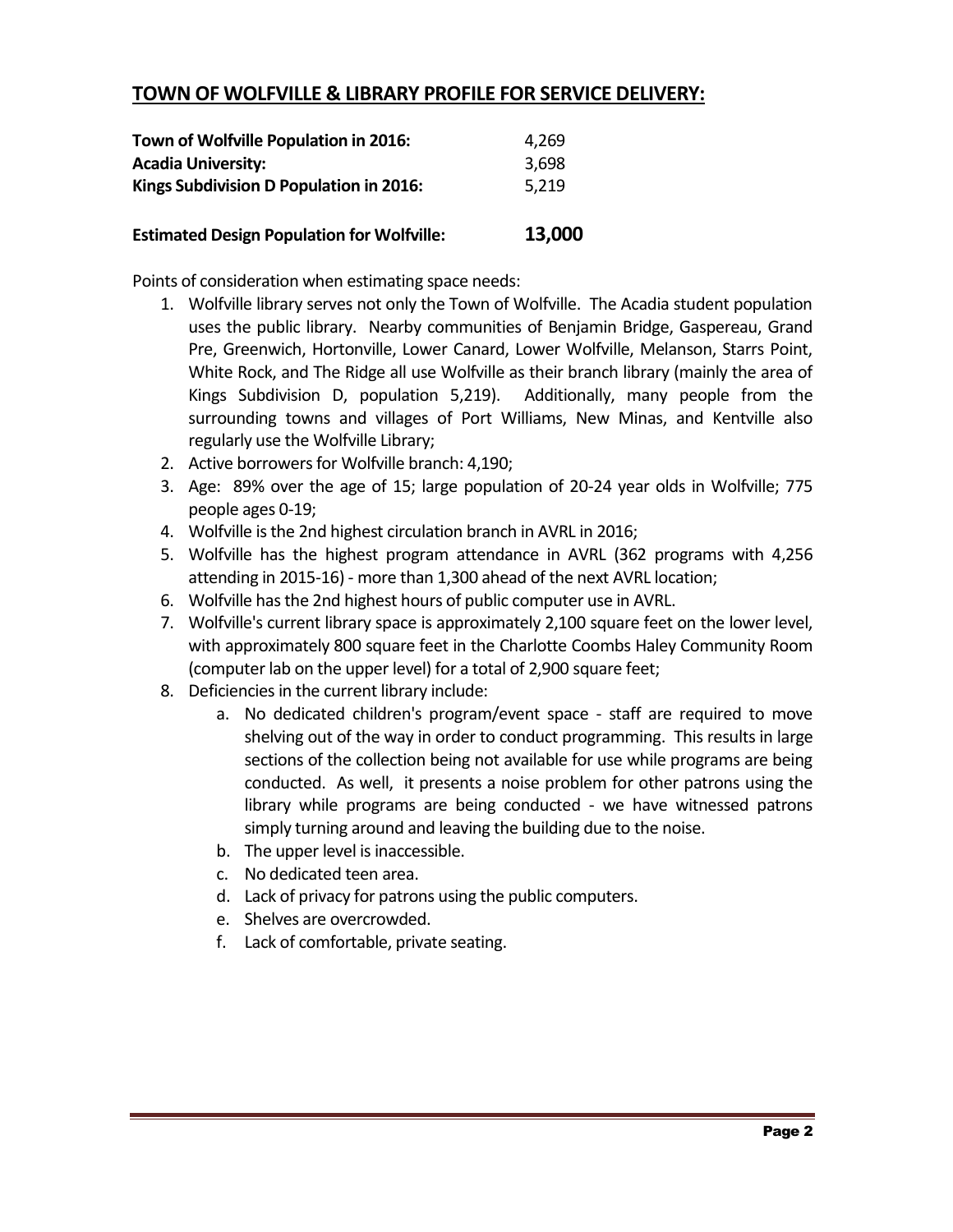#### **LIBRARY STANDARDS:**

Guidelines or Standards are a critical component of any planning process, and libraries are no exception to the importance of this exercise. Standards provide an objective and industryverified methodology for the implementation of authentic community needs. In Canada, public library legislation, and hence standards, are a provincial responsibility. In Nova Scotia, *the Standards for Nova Scotia Regional Public Library, Second Edition* (September 2001) provides a framework for defining the levels of service that Nova Scotians can expect from their regional libraries.

While acknowledging that the provincial standards are more than 15 years old, they still provide a useful starting point in designing the modern public library for 2017 and beyond. In addition to the provincial standards established in Nova Scotia, Ontario and British Columbia, A.C. Dahlgren's *Public Library Space Needs: A Planning Outline* (2009 edition) continues to serve as comprehensive, appropriate tool to determining library space requirements. Dahlgren's standards assess six factors, and it is our intent to provide detailed analysis on these areas. They are as follows:

- 1. Collection: Space and Size;
- 2. Reader Seating Space;
- 3. Staff Workspace Space;
- 4. Meeting Room(s) Space;
- 5. Special Use Space;
- 6. Non-Assignable Space.

Library space needs are based on what a library must house in order to serve its community adequately and appropriately.

#### **Design Population:**

The "things" that a library must house all have identifiable spatial requirements which are based on the library's projected service "design population" - which includes the Town of Wolfville residents, Students of Acadia University, and residents of the County of Kings who are included in the Wolfville Library catchment area. There are two key factors to consider when establishing the design population. First, it should include the residents of the community. Second, it should include the patrons beyond the boundaries of the Town of Wolfville - residents of the County of Kings - who are served by the Wolfville Library by virtue of the participation in the Annapolis Valley Regional Library system, and proximity to the Town of Wolfville. With both those factors taken in account, coupled with a reasonable forecast for growth over a twenty year period, we have determined that the design population is approximately 13,000. All analysis and conclusions use this figure as a base.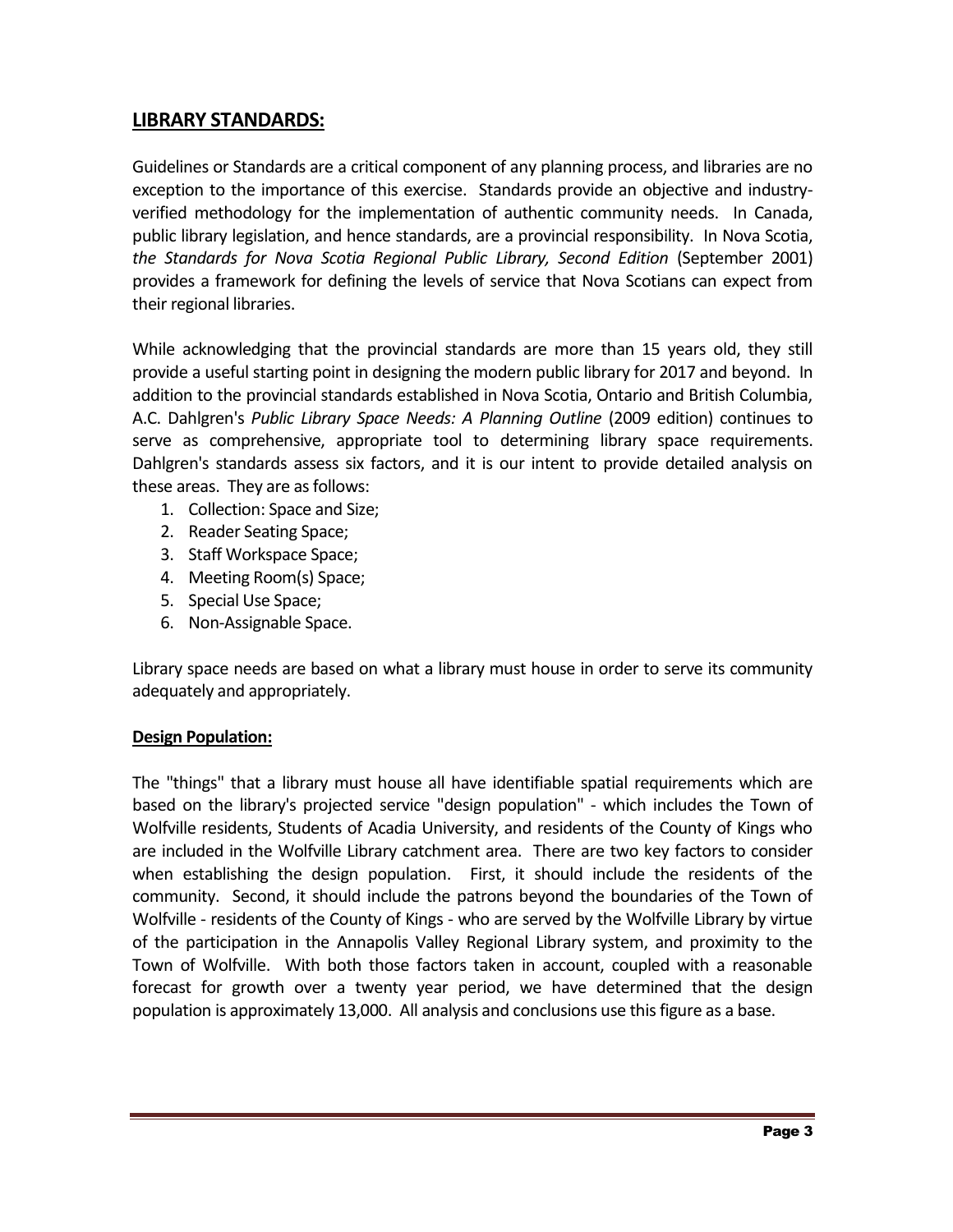# **1. Collection Space:**

Generally, there are four components commonly found in public library collections:

- 1.1 Print materials(50-60%)
- 1.2 Periodicals(5%)
- 1.3 Non print materials (CDs, DVDs, MP3s etc.) (20-40%)
- 1.4 Digital and Electronic Resources (Online information accessed or housed on public computer workstations) (20-40%)

(Please note that the percentage breakdown of any one of the above components will be determined by demographics, usage, demand, and public consultation.)

The generally accepted standard for the collection is 2.5 - 3.0 items per capita. (The Nova Scotia guidelines also indicate that 2.0 items per capita meets the minimum requirement – based on Wolfville's high borrowing rate, we recommend the median of 2.5 items per capita.)

Digital and electronic resources constitute the final component in the Collections discussion. With the increased amount of digital information and resources taking an ever-increasing percentage of the collection development allocation, adequate computer access workstations must be factored into the floor plan. Smaller "physical" collections requiring less square footage are directly offset by additional "virtual" collections requiring computer access. The accepted standard for public computer workstations is one for every 2,000 population served dedicated to accessing library resources. Additionally, sufficient computer workstations to reduce wait times, or to access the Internet need to be added to the plan. Some standards suggest using the daily foot traffic to determine a suitable inventory of public access terminals - one workstation for every 10-20 visits.

### **2. Reader Seating Space:**

Typically, reader seating includes seating at tables, study carrels, lounge chairs, sofas etc. this is general, undesignated seating, and not computer workstation chairs, or meeting/program room seating. The common recommendation for library reader seating is five reader seats for every 1,000 population. More detailed guidelines in other planning manuals usually suggest a sliding scale, decreasing the number of seats provided per 1,000 population as the total population increases. The *Standards for Nova Scotia Regional Libraries* recommends 7-10 reader seats per 1,000 for populations under 10,000. In Wolfville's case, and using 7 reader seats per 1,000, this would translate into 65 reader seats.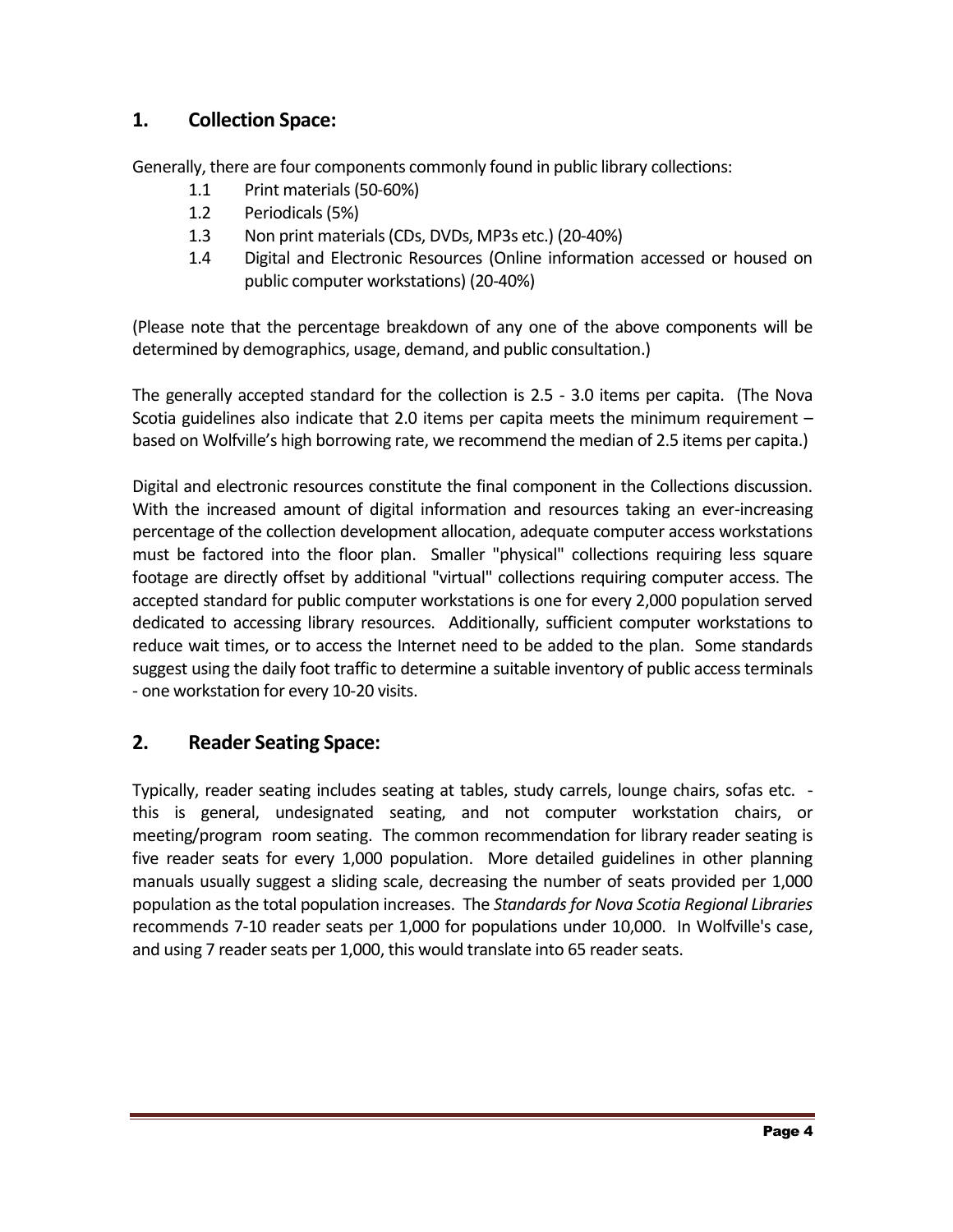# **3. Staff Work Space:**

According to the *Standards for Nova Scotia Regional Public Libraries* "adequate office, work and storage space is needed to ensure that staff can work effectively. A typical staff workstation required between 125-150 square feet. The library standard used to determine the appropriate level of staffing is 1 staff member for every 2,000 population. Wolfville's current staffing complement consists of 7 Branch Staff plus 1 Computer Lab Staff for a total of 4.13 FTEs. (It's worth noting that there is 1 volunteer with varying hours in the Computer Lab) Given the Branch Schedule, the need for at least 5 staff workstations would result in a square footage requirement of between 625 sq. ft. to 750 sq. ft.

# **4. Meeting Room Space:**

Many public libraries provide meeting rooms to accommodate library-sponsored programs and community meetings. There are four broad types of meeting room spaces commonly found in libraries, and their inclusion in the building program is dependent on the size of the proposed facility, budget, and availability of similar spaces within the community.

- 4.1 Lecture hall/theatre space;
- 4.2 Conference/Meeting room space;
- 4.3 Children's storytime/Multipurpose Space;
- 4.4 Computer lab/Maker space.

For the purposes of this review, we are not recommending that the library space have a lecture hall/theatre space, and as such will be focusing on items 4.2 through 4.4.

4.2 Conference/Meeting Room Space:

Depending on the demands of the community, and the availability of other resources within the community, a library may have one or more general conference/meeting room. Designed to accommodate a conference table and seating for 10-15 individuals, this space can provide opportunities for meetings and smaller scale programming opportunities.

4.3 Children's Storytime/Multipurpose Space:

Wolfville branch has the highest attendance for events in the AVRL. An average of 26 people regularly attend the weekly preschool story classes. On occasion, up to 50 people have been counted at Babies and Books. For a storytime room, 10 square feet per child is recommended, plus another 50 square feet at the front of the room for the presenter. If we assume that 50 people can be in attendance, a multipurpose room of 550 square feet would be ideal for the Wolfville branch.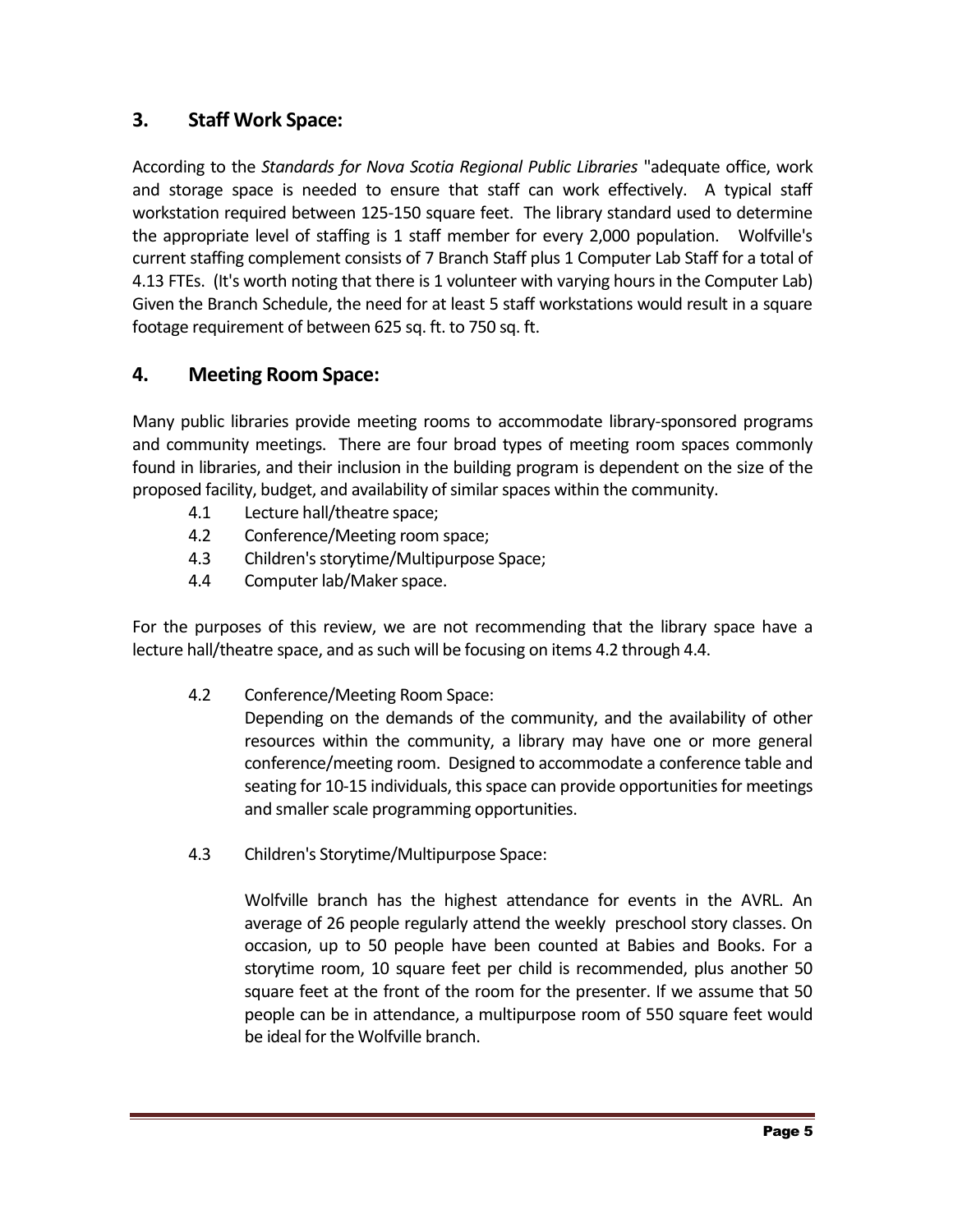#### 4.4 Computer Lab/Meeting Room Space:

The Wolfville Library currently provides a computer lab/meeting room space which is extremely popular with the community. Unfortunately, the accessibility issues associated with this space preclude it from being available to all residents. With this in mind, we are recommending that any new library space will continue to offer this valuable service, and should be expanded to include the latest "maker space" technology.

There are currently 8 computer stations, with one Part-Time individual staffing the lab. Standards suggest allowing 50 square feet per station, plus another 80 square feet at the front for a trainer. This would translate to 450 square feet at minimum. If the computer lab is also to be used as a Maker Lab, at least another 300 square feet would be recommended for work spaces and tables.

# **5. Special Use Space:**

Special use space must be allocated to account for other aspects of the building program not covered in other projections. For example, if the library has a strong genealogy component estimates for specialized equipment to support this service (readers, scanners, photocopiers etc.) will need to be factored. Many libraries are now also providing refreshment/food service. At a minimum, special use space will likely occupy approximately 12% of the gross square footage (minimum) to 17% of the gross square footage (generous). Dedicated space for "self-checkout" technology, and server rooms are also considered special use space in a library building program.

# **6. Non-Assignable Space**

Non-assignable space is that portion of a building's floor space that cannot be applied or assigned directly to library service. Some representative types of non-assignable space are furnace rooms, janitor's closets, storage rooms, vestibules, corridors, stair wells, staff lunch rooms, and rest rooms. Such space is necessary to support the operation of library and the well being of the staff. Non-assignable space generally consists of 20-25% of the gross square footage finished building. The final allocation will be influenced by the efficiency of the design/layout, whether the project is purpose built or alterations to an existing building. Typically, a smaller building is more likely to have a larger proportionate non-assignable space allocation. As well, projects that involve the expansion and/or adaptation of an existing structure are also more likely to have a larger proportionate non-assignable space allocation. This is something that is critical to keep in mind when determining the final envelope of the building, as the amount of space for service delivery could be impacted by this single, and often overlooked, component.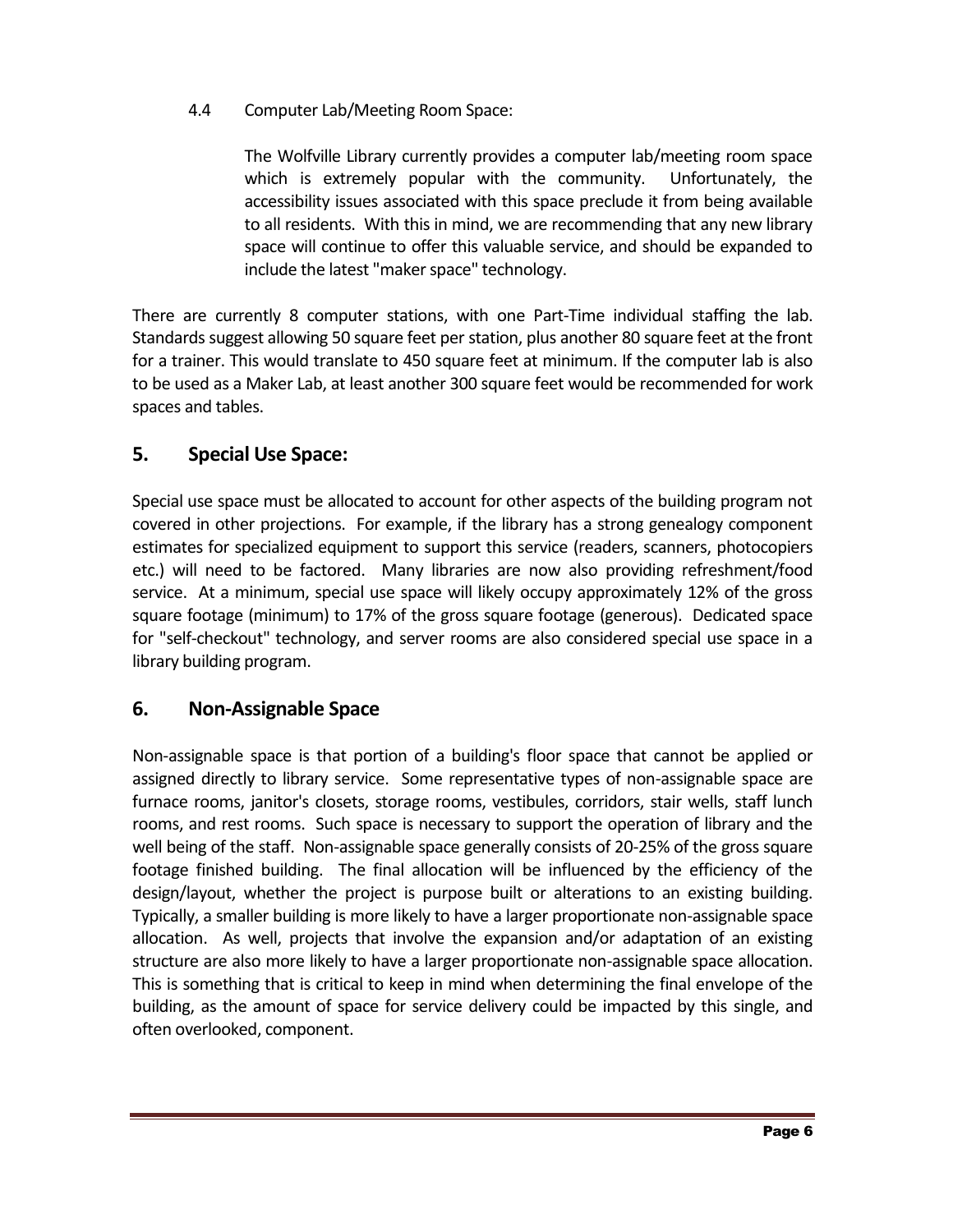# **CONCLUSION:**

Attached to this report is a chart which provides the square footage requirements that have been identified for a potential new Wolfville Library. A range - minimum, median, and generous - has been provided for maximum flexibility of design considerations, and budgetary restrictions.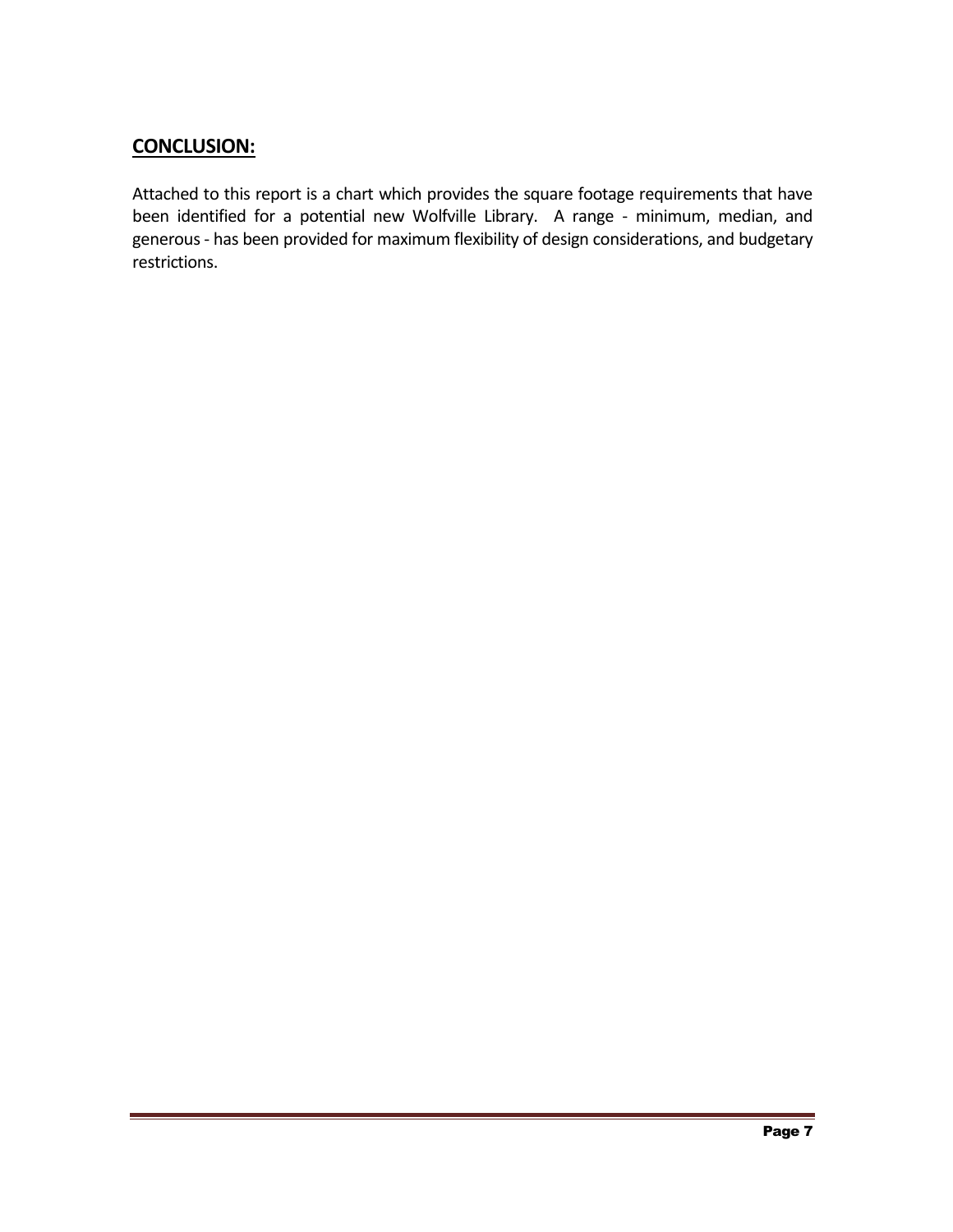| <b>Wolfville Space Requirements</b>                                                          | <b>Minimum</b> | <b>Median</b> | <b>Generous</b> |
|----------------------------------------------------------------------------------------------|----------------|---------------|-----------------|
| Design population = 13,000                                                                   |                |               |                 |
|                                                                                              |                |               |                 |
| 1. Collection:                                                                               |                |               |                 |
| Number of items based on the per capita                                                      | 26,000         | 32,500        | 39,000          |
| Square footage required (approximate based                                                   |                |               |                 |
| on medium standard of 13 volumes per                                                         |                |               |                 |
| square foot for all materials)                                                               | 2,000          | 2,500         | 3,000           |
| <b>2. Reader Seating:</b>                                                                    |                |               |                 |
| Number of separate seats                                                                     | 65             | 91            | 130             |
| Square footage required (approximate based                                                   |                |               |                 |
| on average 30 square feet per seat)                                                          | 1,950          | 2,730         | 3,900           |
| <b>3. Staff Work Space:</b>                                                                  |                |               |                 |
| Number of Wolfville Staff PT/FT = 8; 4.13 FTE                                                | 8 PT/FT Staff  |               |                 |
| Square footage for Wolfville Staff based on                                                  |                |               |                 |
| Minimum = $125$ Sq Ft; Median = $140$ sq ft;                                                 |                |               |                 |
| Maximum = 150 sq ft Using 5 workstations                                                     | 625            | 700           | 750             |
| 4. Program/Meeting Rooms                                                                     |                |               |                 |
| Conference Room - Attendees                                                                  | 10             | 15            | 20              |
| Square footage of conference/meeting room                                                    |                |               |                 |
| based on 10 people = min; 15 people =                                                        |                |               |                 |
| median; 20 people = maximum                                                                  | 300            | 450           | 600             |
| Multipurpose/Storytime Room                                                                  | 30             | 50            | 55              |
| Multipurpose Room 10 sq ft per attendee and<br>50 sq ft for the presenter - based on typical |                |               |                 |
| attendance of 25 and up at Wolfville                                                         |                |               |                 |
| Programs                                                                                     | 350            | 550           | 600             |
| Computer Lab/Maker Space                                                                     | 8              | 10            | 12              |
| Square footage required for the Computer                                                     |                |               |                 |
| Lab/Maker Space based on current Computer                                                    |                |               |                 |
| Lab workstations                                                                             | 480            | 580           | 680             |
| <b>5. Special Use Space</b>                                                                  |                |               |                 |
| Percentage used to determine special use                                                     |                |               |                 |
| space requirements                                                                           | 12             | 15            | 17              |
| Square footage assigned to special use space                                                 | 726            | 1,209         | 1,711           |
| <b>6. Nonassignable Space</b>                                                                |                |               |                 |
| Standards indicate the percentage                                                            |                |               |                 |
| breakdown                                                                                    | 20             | 25            | 30              |
| <b>Square footage required</b>                                                               | 1,211          | 2,016         | 3,039           |
| Staff Room/Break Room                                                                        | 5              | 5             | 5               |
| Square footage based on five staff being                                                     |                |               |                 |
| scheduled during meals/breaks                                                                | 350            | 550           | 600             |
| <b>Total Space Requirements</b>                                                              | 7,992          | 11,285        | 14,880          |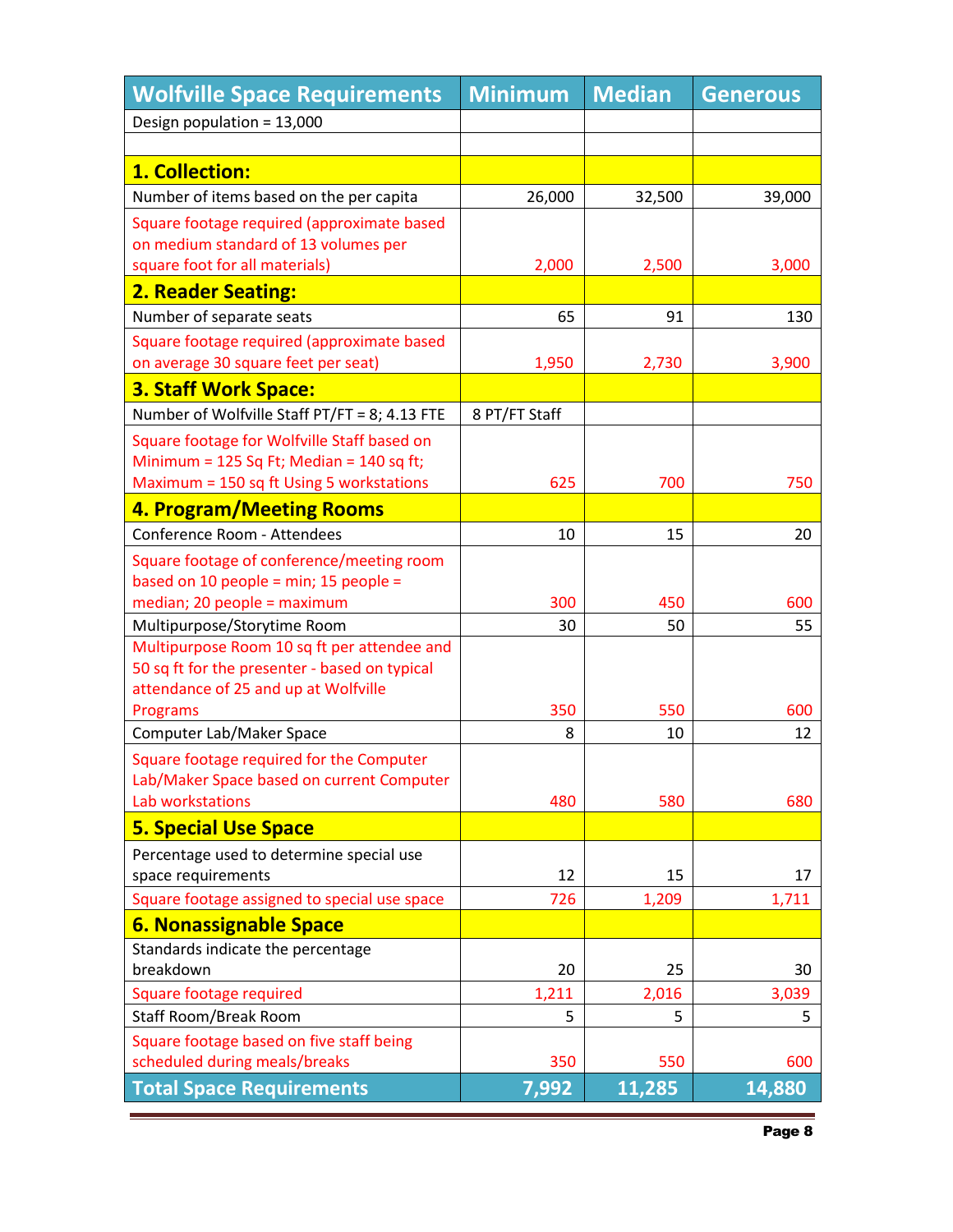#### **BIBLIOGRAPHY**

#### **Primary Sources:**

Publication: Mathieu, Ann-Marie and Thiessen, David. *Abbotsford Public Libraries Background Report Needs Assessment and Master Plan*. Abbotsford: Fraser Valley Regional Library, 2005.

Publication: Administrators of Rural and Urban Public Libraries of Ontario. *Guidelines for Rural/Urban Public Library Systems 2nd Edition*. January 2012.

Publication: *Ontario Public Library Guidelines for Municipal and County Public Libraries Sixth Edition.* Toronto, Ontario Library Association, 2013.

Publication: WSP Architecture. *Indoor Recreation Facilities Assessment and Gap Analysis: Town of Wolfville.* Dartmouth, WSP Architecture, December 2015.

Publication: Dahlgren, Anders C. *Public Library Space Needs: A Planning Outline*. Wisconsin Department of Public Instruction, 2009.

Publication: Council of Regional Librarians. *Standards for Nova Scotia Regional Public Libraries*. Halifax: Nova Scotia Department of Education, 2001.

#### **Secondary Sources:**

Book: *Building Blocks for Planning Functional Library Space 3rd Edition*. Chicago: American Library Association, 2011.

Book: Sannwald, William. *Checklist of Library Building Design Considerations, Fifth Edition*. Chicago: American Library Association, 2009.

Book: Woodward, Jeannette. *Countdown to a New Library: Managing the Building Project.* Chicago: American Library Association, 2000.

Book: Latimer, Karen. *IFLA Library Building Guidelines: Developments and Reflections.* Munchen: K.G. Saur Verlag, 2007.

Book: Leeder, Kim. *Planning Our Future Libraries Blueprints for 2025*. Chicago: American Library Association, 2014.

Book: Charbonnet, Lisa. *Public Library Buildings, The Librarian's Go-To Guide for Construction, Expansion, and Renovation Projects.* Denver: Libraries Unlimited, 2015.

#### **Additional Information:**

Notes provided by Janet Ness from the *Wolfville Public Library Space Focus Group* held Sunday, January 28, 2007.